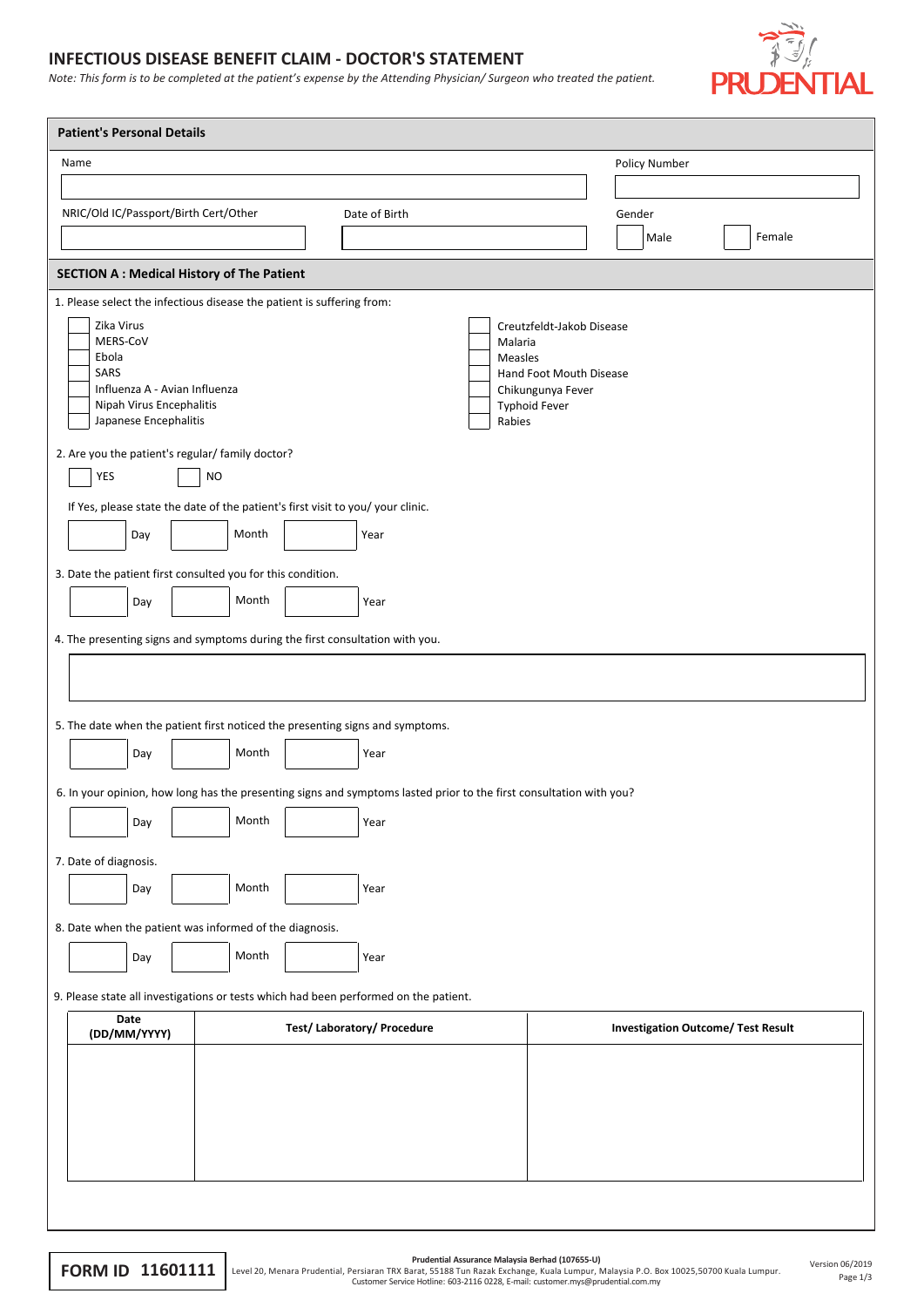| 10. Was the patient hospitalised for the above condition?                                                                 |           |       |            |                               |       |      |
|---------------------------------------------------------------------------------------------------------------------------|-----------|-------|------------|-------------------------------|-------|------|
| YES<br><b>NO</b>                                                                                                          |           |       |            |                               |       |      |
| If Yes, please provide hospitalisation details:                                                                           |           |       |            |                               |       |      |
| i. Admission Date & Time:                                                                                                 | Day       | Month | Year       |                               | am/pm |      |
|                                                                                                                           |           |       |            |                               |       |      |
| ii. Discharged Date & Time:                                                                                               | Day       | Month | Year       |                               | am/pm |      |
| 11. Please state details and nature of the treatment/ medication given to the patient.                                    |           |       |            |                               |       |      |
| Date (DD/MM/YYYY)                                                                                                         |           |       |            | <b>Treatment / Medication</b> |       |      |
|                                                                                                                           |           |       |            |                               |       |      |
|                                                                                                                           |           |       |            |                               |       |      |
|                                                                                                                           |           |       |            |                               |       |      |
|                                                                                                                           |           |       |            |                               |       |      |
|                                                                                                                           |           |       |            |                               |       |      |
|                                                                                                                           |           |       |            |                               |       |      |
| 12. Please provide full and exact details of the following:<br>a. Complications associated to the diagnosis.              |           |       |            |                               |       |      |
|                                                                                                                           |           |       |            |                               |       |      |
|                                                                                                                           |           |       |            |                               |       |      |
|                                                                                                                           |           |       |            |                               |       |      |
| b. If diagnosis is Measles, please confirm if the condition have resulted in any one of the following complications:      |           |       |            |                               |       |      |
| i. Pneumonia                                                                                                              |           |       | YES        | <b>NO</b>                     |       |      |
| ii. Encephalitis                                                                                                          |           |       | YES        | <b>NO</b>                     |       |      |
| iii. Singular Convulsions                                                                                                 |           |       | YES        | <b>NO</b>                     |       |      |
| iv. Hepatitis                                                                                                             |           |       | YES        | <b>NO</b>                     |       |      |
| c. If diagnosis is Hand Foot Mouth Disease, please confirm if the condition has resulted any one of the following:        |           |       |            |                               |       |      |
| i. Encephalitis                                                                                                           |           |       | YES        | NO                            |       |      |
| ii. Myocarditis                                                                                                           |           |       | YES        | NO                            |       |      |
| iii. Evidence of neurological deficit at least 30 days after the diagnosis                                                |           |       | YES        | <b>NO</b>                     |       |      |
| d. If diagnosis is Chikungunya Fever, please confirm if the condition has resulted in one of the following complications: |           |       |            |                               |       |      |
| i. Myocarditis                                                                                                            |           |       | YES        | NO                            |       |      |
| ii. Ocular disease (Uveitis, Retinitis)                                                                                   |           |       | YES        | NO                            |       |      |
| iii. Hepatitis                                                                                                            |           |       | YES        | <b>NO</b>                     |       |      |
| iv. Severe Bullous Lesions                                                                                                |           |       |            | NO                            |       |      |
| v. Neurologic Disease                                                                                                     |           |       | YES        | <b>NO</b>                     |       |      |
|                                                                                                                           |           |       |            |                               |       |      |
| e. If diagnosis is Typhoid Fever, please confirm if the condition has resulted in one of the following complications:     |           |       |            |                               |       |      |
| i. Internal bleeding<br>ii. Intestinal Perforation                                                                        |           |       | YES<br>YES | <b>NO</b>                     |       |      |
|                                                                                                                           |           |       |            | <b>NO</b>                     |       |      |
| iii. Severe Neuropsychiatric symptoms namely Delirium or Psychosis<br>YES<br>NO                                           |           |       |            |                               |       |      |
| 13. Which of the following factors are present? For factors which are present, please provide the date of onset.          |           |       |            |                               |       |      |
| i. Hypertension<br>YES                                                                                                    | <b>NO</b> |       | Day        | Month                         | Year  |      |
| ii. Diabetes Mellitus<br>YES                                                                                              | <b>NO</b> |       | Day        | Month                         | Year  |      |
| iii. Hyperlipidemia<br>YES                                                                                                | <b>NO</b> |       | Day        | Month                         | Year  |      |
| iv. Others, please specify                                                                                                |           |       |            |                               |       |      |
|                                                                                                                           |           |       |            | Day                           | Month | Year |
|                                                                                                                           |           |       |            |                               |       |      |

|  | Prudential Assurance Malaysia Berhad (107655-L |  |  |
|--|------------------------------------------------|--|--|

Prudential Assurance Malaysia Berhad (107655-U)<br>Customer Sevice Hotline: 85138 Tun Razak Exchange, Kuala Lumpur, Malaysia P.O. Box 10025,50700 Kuala Lumpur.<br>Page 2/3 Customer Service Hotline: 603-2116 0228, E-mail: custome